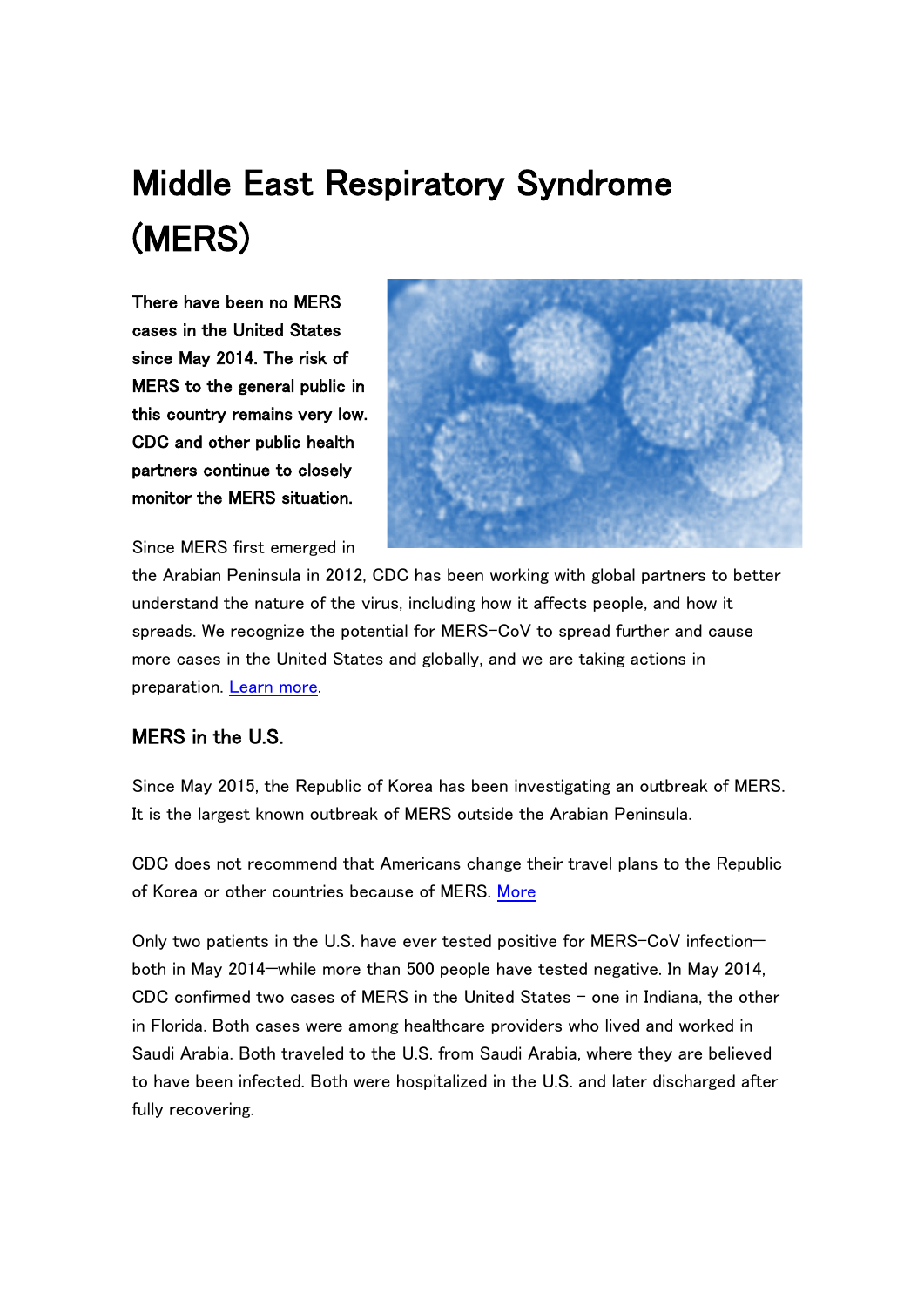### Understanding the Virus

Middle East Respiratory Syndrome (MERS) is a viral respiratory illness that is new to humans. It was first reported in Saudi Arabia in 2012. The virus that causes MERS is called Middle East Respiratory Syndrome Coronavirus (MERS-CoV). Coronaviruses are common viruses that most people get some time in their life. Human coronaviruses usually cause mild to moderate upper-respiratory tract illnesses. However, MERS-CoV is different from any other coronavirus previously found in people.

MERS-CoV likely came from an animal source in the Arabian Peninsula. Researchers have found MERS-CoV in camels from several countries . We don't know whether camels are the source of the virus. Studies continue to provide evidence that camel infections may play a role in human infection with MERS-CoV. However, more information is needed.

## MERS Symptoms

Some infected people had mild symptoms or no symptoms at all, but most people infected with MERS-CoV developed severe respiratory illness. They had fever, cough and shortness of breath. Others reported having gastrointestinal symptoms, like diarrhea and nausea/vomiting, and kidney failure. MERS can even be deadly. Many people have died.

#### How MERS Spreads

MERS-CoV is thought to spread from and infected person to others though respiratory secretions, such as coughing. In other countries, the virus has spread from person to person through close contact, such as caring for or living with an infected person.

#### Protect yourself from Respiratory Illnesses

There is currently no vaccine to prevent MERS-CoV infection. CDC routinely advises Americans to help protect themselves from respiratory illnesses by

- washing hands often,
- avoiding close contact with people who are sick,